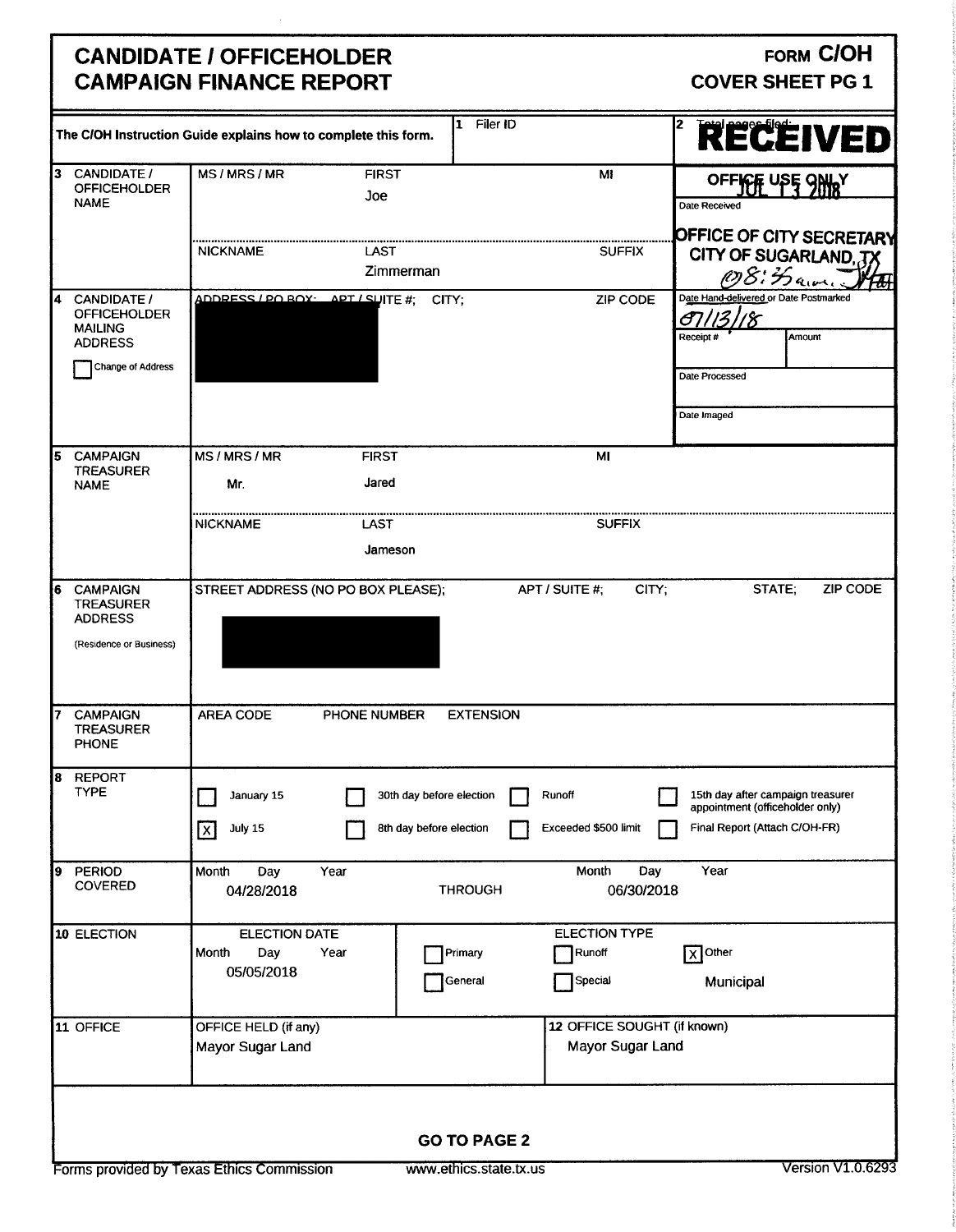## CANDIDATE / OFFICEHOLDER REPORT:<br>SUPPORT & TOTALS **SUPPORT & TOTALS**

# 2 of 10

| 13 C / OH NAME                                               | Zimmerman, Joe                                                                                                              |                                                                                                                                                                                                                                                                                                                                                                                               | 14 Filer ID                                                                        |                                                                 |  |  |  |
|--------------------------------------------------------------|-----------------------------------------------------------------------------------------------------------------------------|-----------------------------------------------------------------------------------------------------------------------------------------------------------------------------------------------------------------------------------------------------------------------------------------------------------------------------------------------------------------------------------------------|------------------------------------------------------------------------------------|-----------------------------------------------------------------|--|--|--|
| 15 NOTICE<br><b>FROM</b><br><b>POLITICAL</b><br>COMMITTEE(S) |                                                                                                                             | This box is for notice of political contributions accepted or political expenditures made by political committees to support the<br>candidate / officeholder. These expenditures may have been made without the candidate's or officeholder's knowledge or<br>consent. Candidates and officeholders are required to report this information only if they receive notice of such expenditures. |                                                                                    |                                                                 |  |  |  |
| <b>Additional Pages</b>                                      | <b>COMMITTEE TYPE</b>                                                                                                       | <b>COMMITTEE NAME</b>                                                                                                                                                                                                                                                                                                                                                                         |                                                                                    |                                                                 |  |  |  |
|                                                              | <b>GENERAL</b>                                                                                                              |                                                                                                                                                                                                                                                                                                                                                                                               |                                                                                    |                                                                 |  |  |  |
|                                                              |                                                                                                                             | <b>COMMITTEE ADDRESS</b>                                                                                                                                                                                                                                                                                                                                                                      |                                                                                    |                                                                 |  |  |  |
|                                                              | <b>SPECIFIC</b>                                                                                                             |                                                                                                                                                                                                                                                                                                                                                                                               |                                                                                    |                                                                 |  |  |  |
|                                                              |                                                                                                                             | COMMITTEE CAMPAIGN TREASURER NAME                                                                                                                                                                                                                                                                                                                                                             |                                                                                    |                                                                 |  |  |  |
|                                                              |                                                                                                                             | <b>COMMITTEE CAMPAIGN TREASURER ADDRESS</b>                                                                                                                                                                                                                                                                                                                                                   |                                                                                    |                                                                 |  |  |  |
| 16 CONTRIBUTION<br><b>TOTALS</b>                             | TOTAL POLITICAL CONTRIBUTIONS OF \$50 OR LESS (OTHER THAN PLEDGES,<br>1.<br>LOANS, OR GUARANTEES OF LOANS), UNLESS ITEMIZED |                                                                                                                                                                                                                                                                                                                                                                                               |                                                                                    |                                                                 |  |  |  |
|                                                              | 2.                                                                                                                          | TOTAL POLITICAL CONTRIBUTIONS<br>(OTHER THAN PLEDGES, LOANS, OR GUARANTEES OF LOANS)                                                                                                                                                                                                                                                                                                          |                                                                                    | 5,726.00<br>\$                                                  |  |  |  |
| <b>EXPENDITURE</b><br><b>TOTALS</b>                          | TOTAL POLITICAL EXPENDITURES OF \$100 OR LESS, UNLESS ITEMIZED<br>3.                                                        |                                                                                                                                                                                                                                                                                                                                                                                               |                                                                                    |                                                                 |  |  |  |
|                                                              | 4.                                                                                                                          | TOTAL POLITICAL EXPENDITURES                                                                                                                                                                                                                                                                                                                                                                  |                                                                                    | <b>S</b><br>14,754.60                                           |  |  |  |
| <b>CONTRIBUTION</b><br><b>BALANCE</b>                        | 5.<br><b>REPORTING PERIOD</b>                                                                                               | TOTAL POLITICAL CONTRIBUTIONS MAINTAINED AS OF THE LAST DAY OF THE                                                                                                                                                                                                                                                                                                                            |                                                                                    | S.<br>33,933.27                                                 |  |  |  |
| <b>OUTSTANDING</b><br><b>LOAN TOTALS</b>                     | 6.<br>OF THE REPORTING PERIOD                                                                                               | TOTAL PRINCIPAL AMOUNT OF ALL OUTSTANDING LOANS AS OF THE LAST DAY                                                                                                                                                                                                                                                                                                                            |                                                                                    | 0.00<br>\$                                                      |  |  |  |
| 17 AFFADAVIT                                                 | THOMAS HERCULES, HARRIS III<br>Notary ID # 126517278<br><b>My Commission Expires</b><br>May 13, 2020                        | I swear, on<br>true and covect and includes all information required to be reported by me<br>under Title $13$ , Election Code.                                                                                                                                                                                                                                                                | perjury, that the accompanying report is<br>Signature of Candidate or Officeholder |                                                                 |  |  |  |
|                                                              | AFFIX NOTARY STAMP / SEAL ABOVE                                                                                             | Sworn to and subscribed before me, by the said $\overline{\mathcal{C}}$ $\overline{\mathsf{K}}$ $\cdot$ $\mathcal{Z}$ $\overline{\mathsf{M}}$ $\mathcal{M}$ $\mathcal{C}$ $\gamma$ $\mathcal{M}$ $\gamma$ $\gamma$ this the                                                                                                                                                                   | $3$ th                                                                             | day                                                             |  |  |  |
| σf                                                           | 20<br>Sidnature of officer administering<br>Forms provided by Texas Ethics Commission                                       | $18$ , to certify which, witness my hand and seal of office.<br>Printed name of officer administering<br>www.ethics.state.tx.us                                                                                                                                                                                                                                                               |                                                                                    | Title of officer administering oath<br><b>Version V1.0.6293</b> |  |  |  |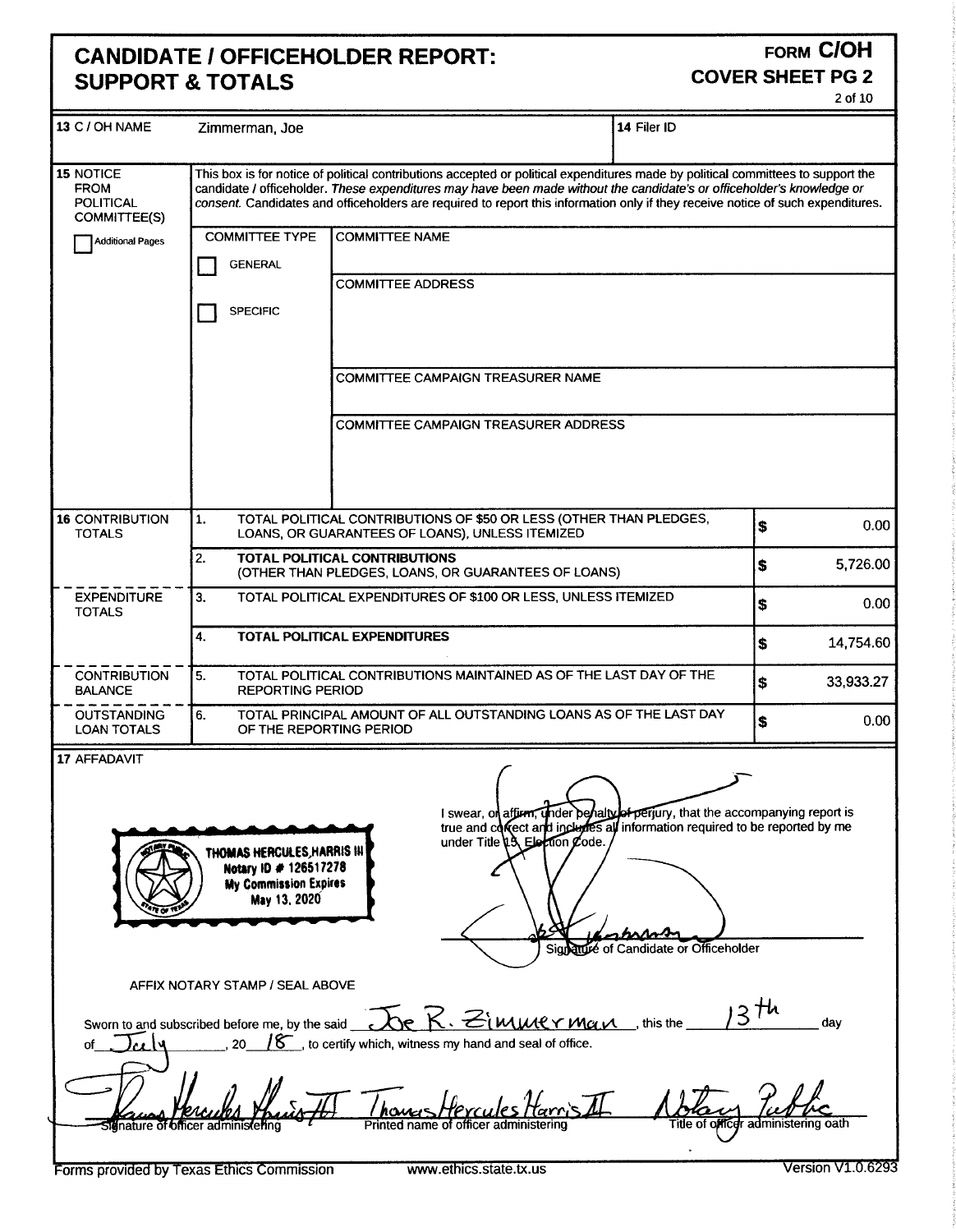|                                 | <b>SUBTOTALS - C/OH</b>                                                                                                                                                                                                                                                                                                                                                                                                                                                                                                                               |             | <b>COVER SHEET PG 3</b> | <b>FORM CIOH</b><br>3 of 10 |  |  |  |  |
|---------------------------------|-------------------------------------------------------------------------------------------------------------------------------------------------------------------------------------------------------------------------------------------------------------------------------------------------------------------------------------------------------------------------------------------------------------------------------------------------------------------------------------------------------------------------------------------------------|-------------|-------------------------|-----------------------------|--|--|--|--|
| 18 FILER NAME<br>Zimmerman, Joe |                                                                                                                                                                                                                                                                                                                                                                                                                                                                                                                                                       | 19 Filer ID |                         |                             |  |  |  |  |
|                                 | 20 SCHEDULE SUBTOTALS<br>NAME OF SCHEDULE                                                                                                                                                                                                                                                                                                                                                                                                                                                                                                             |             |                         |                             |  |  |  |  |
| 1.<br> x                        | SCHEDULE A1: MONETARY POLITICAL CONTRIBUTIONS                                                                                                                                                                                                                                                                                                                                                                                                                                                                                                         |             |                         |                             |  |  |  |  |
| 2.                              | SCHEDULE A2: NON-MONETARY (IN-KIND) POLITICAL CONTRIBUTIONS                                                                                                                                                                                                                                                                                                                                                                                                                                                                                           |             |                         |                             |  |  |  |  |
| 3.                              | SCHEDULE B: PLEDGED CONTRIBUTIONS                                                                                                                                                                                                                                                                                                                                                                                                                                                                                                                     |             | \$                      |                             |  |  |  |  |
| 4.                              | <b>SCHEDULE E: LOANS</b>                                                                                                                                                                                                                                                                                                                                                                                                                                                                                                                              |             | \$                      |                             |  |  |  |  |
| 5.<br>$\mathsf{X}$              | SCHEDULE F1: POLITICAL EXPENDITURES FROM POLITICAL CONTRIBUTIONS                                                                                                                                                                                                                                                                                                                                                                                                                                                                                      |             | \$                      | 14,754.60                   |  |  |  |  |
| 6.                              | SCHEDULE F2: UNPAID INCURRED OBLIGATIONS                                                                                                                                                                                                                                                                                                                                                                                                                                                                                                              |             | \$                      |                             |  |  |  |  |
| 7.                              | SCHEDULE F3: PURCHASE OF INVESTMENTS FROM POLITICAL CONTRIBUTIONS                                                                                                                                                                                                                                                                                                                                                                                                                                                                                     |             | \$                      |                             |  |  |  |  |
| 8.                              | SCHEDULE F4: EXPENDITURES MADE BY CREDIT CARD                                                                                                                                                                                                                                                                                                                                                                                                                                                                                                         |             | \$                      |                             |  |  |  |  |
| 9.                              | SCHEDULE G: POLITICAL EXPENDITURES FROM PERSONAL FUNDS                                                                                                                                                                                                                                                                                                                                                                                                                                                                                                |             |                         |                             |  |  |  |  |
| 10.                             | SCHEDULE H: PAYMENT FROM POLITICAL CONTRIBUTIONS TO A BUSINESS OF C/OH                                                                                                                                                                                                                                                                                                                                                                                                                                                                                |             | \$                      |                             |  |  |  |  |
| 11.                             | SCHEDULE 1: NON-POLITICAL EXPENDITURES FROM POLITICAL CONTRIBUTIONS                                                                                                                                                                                                                                                                                                                                                                                                                                                                                   |             | \$                      |                             |  |  |  |  |
| 12.<br>TO FILER                 | SCHEDULE K: INTEREST, CREDITS, GAINS, REFUNDS, AND CONTRIBUTIONS RETURNED                                                                                                                                                                                                                                                                                                                                                                                                                                                                             |             | 5                       |                             |  |  |  |  |
|                                 | $\label{eq:2} \mathcal{F} = \mathcal{F} \circ \mathcal{F} \circ \mathcal{F} \circ \mathcal{F} \circ \mathcal{F} \circ \mathcal{F} \circ \mathcal{F} \circ \mathcal{F} \circ \mathcal{F} \circ \mathcal{F} \circ \mathcal{F} \circ \mathcal{F} \circ \mathcal{F} \circ \mathcal{F} \circ \mathcal{F} \circ \mathcal{F} \circ \mathcal{F} \circ \mathcal{F} \circ \mathcal{F} \circ \mathcal{F} \circ \mathcal{F} \circ \mathcal{F} \circ \mathcal{F} \circ \mathcal{F} \circ \mathcal{F} \circ \mathcal{F}$<br><b>Contract</b><br>and the state of the |             |                         |                             |  |  |  |  |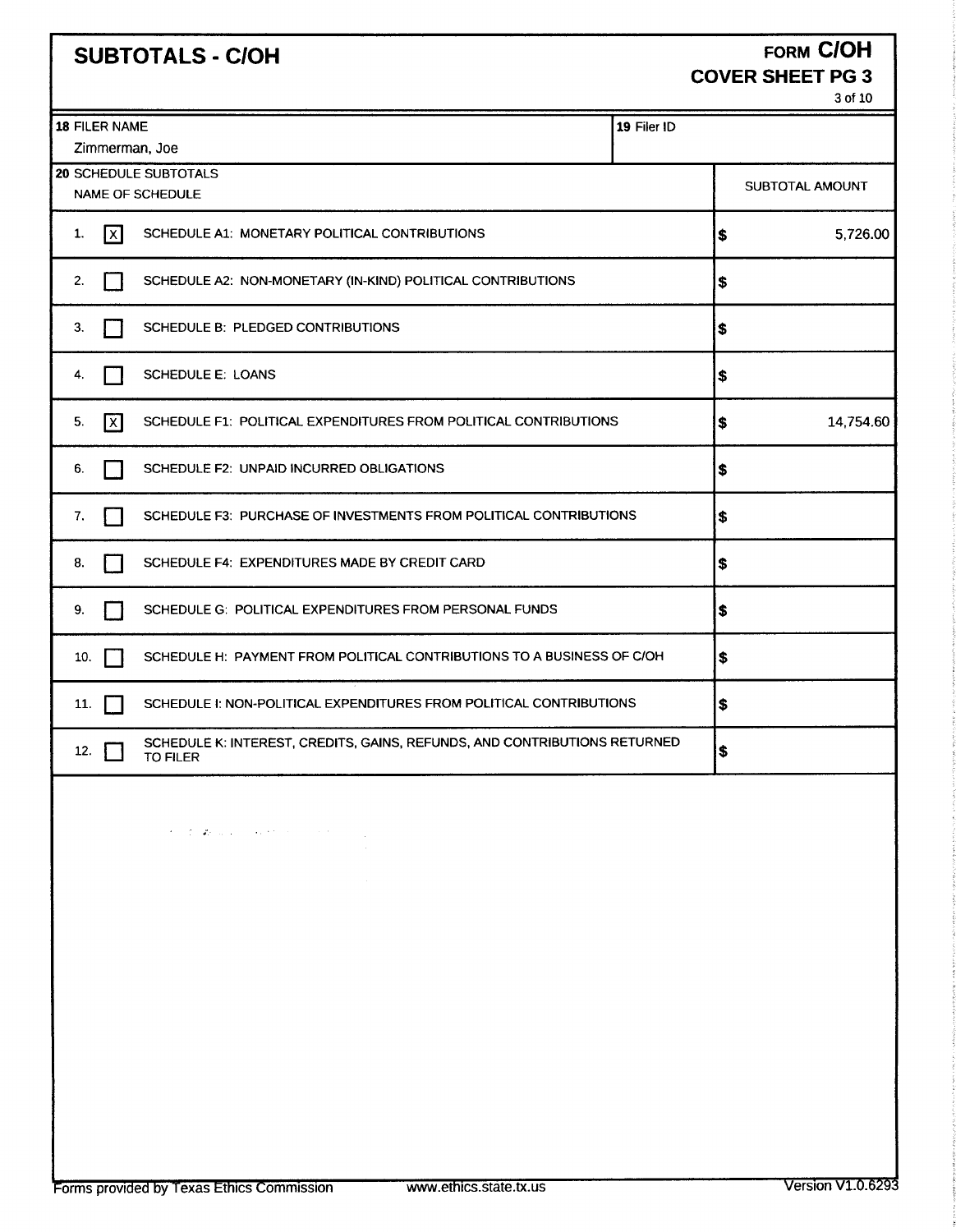## MONETARY POLITICAL CONTRIBUTIONS SCHEDULE A1 1 Total pages Schedule A1: The Instruction Guide explains how to complete this form. Sch: 1/3 Rpt: 4/10 2 FILER NAME 3 Filer ID Zimmerman, Joe 4 Date 5 Full name of contributor and out-of-state PAC (ID#: 7 Amount of Contribution (\$) 04/30/2018 Choudhury, Chesley 501.00 6 Contributor address; City; State; Zip Code 8 Principal occupation / Job title (See Instructions) 9 Employer (See Instructions) Owner **Tanches Global Management Inc.** Tanches Global Management Inc. Date Full name of contributor out-of-state PAC (ID#: Amount of Contribution (\$)<br>04/30/2018 Francis, Anthony **Francis, Anthony 25.00 Contract Services** Contract Services Contract Services Contract Services Contract Services Services Services Services Services Services Services Services Services Services Services Services Servic Contributor address; City; State; Zip Code Principal occupation / Job title (See Instructions) Employer (See Instructions) Engineer **LJA Engineers** Date Full name of contributor and total example of contribution (\$) and a mount of Contribution (\$) 04/28/2018 Gremillion, Charles (Mr.) 250.00 Contributor address; City; State; Zip Code TX Principal occupation / Job title (See Instructions) Employer (See Instructions) Executive Director **Construction Career Collaborative** Date Full name of contributor and total example of the PAC (ID#: Amount of Contribution (\$) 04/30/2018 Home-PAC Greater Houston Builders Assoc. 500.00 Contributor address; City; State; Zip Code Principal occupation / Job title (See Instructions) Employer (See Instructions) Date Full name of contributor and out-of-state PAC (ID#: Amount of Contribution (\$) 04/30/2018 Marcell, Marvin (Mr.) 250.00 and 250.00 and 250.00 and 250.00 and 250.00 and 250.00 and 250.00 and 250.00 and 250.00 and 250.00 and 250.00 and 250.00 and 250.00 and 250.00 and 250.00 and 250.00 and 250.00 and 25 Contributor address; City; State; Zip Code Principal occupation / Job title (See Instructions) **Employer (See Instructions)** Employer (See Instructions) Retired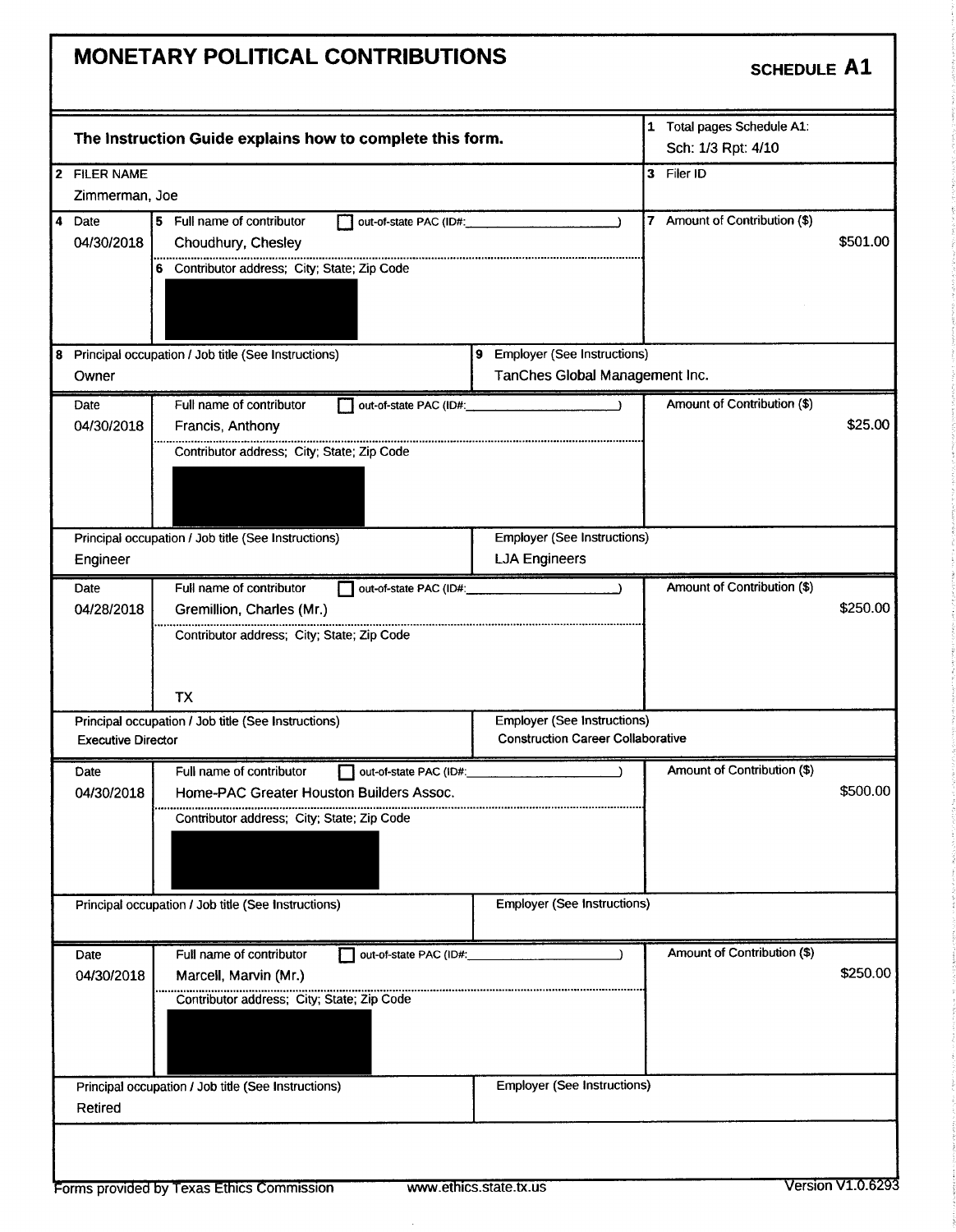## MONETARY POLITICAL CONTRIBUTIONS SCHEDULE A1 <sup>1</sup> Total pages Schedule Al: The Instruction Guide explains how to complete this form. Sch: 2/3 Rpt: 5/10 2 FILER NAME 3 Filer ID Zimmerman, Joe 4 Date  $\begin{bmatrix} 5 & \text{Full name of contributor} \\ 04/30/2018 & \text{Meyer, Christopher (Mr.)} \end{bmatrix}$  out-of-state PAC (ID#: 7 Amount of Contribution (\$) Meyer, Christopher (Mr.) 250.00 6 Contributor address; City; State; Zip Code 8 Principal occupation / Job title (See Instructions) 9 Employer (See Instructions) Self Employed Date Full name of contributor and out-of-state PAC (ID#: Amount of Contribution (\$) 04/30/2018 Nicholas, W. Martin 100.00 and 100.00 and 100.00 and 100.00 and 100.00 and 100.00 and 100.00 and 10 Contributor address; City; State; Zip Code Principal occupation / Job title (See Instructions) Employer (See Instructions) Pastor **Pastor Sugar Land First United Methodist Church** Sugar Land First United Methodist Church Date Full name of contributor  $\Box$  out-of-state PAC (ID#: Amount of Contribution (\$) 04/30/2018 Pace, Mark (Mr.) 200.00 2013 8200.00 Contributor address; City; State; Zip Code Principal occupation / Job title (See Instructions) **Employer (See Instructions)** Employer (See Instructions) Date Full name of contributor out-of-state PAC (ID#: Amount of Contribution (\$)<br>04/30/2018 Spartalis, Michael (Mr.) 04/30/ 2018 Spartalis, Michael( Mr.) 50.00 Contributor address; City; State; Zip Code Principal occupation / Job title (See Instructions) Employer (See Instructions) CPA Self Employed Date Full name of contributor out-of-state PAC (ID#:<br>04/30/2018 Sutton, Charles (Mr.) ) Amount of Contribution (\$) **04/30/30/30/30/30/30/30/2018 Sutton, Charles (Mr.)** 100.00 Contributor address; City; State; Zip Code Principal occupation / Job title (See Instructions) Employer (See Instructions) Attorney **Linebarger Googan Blair and Sampson Linebarger Googan Blair and Sampson**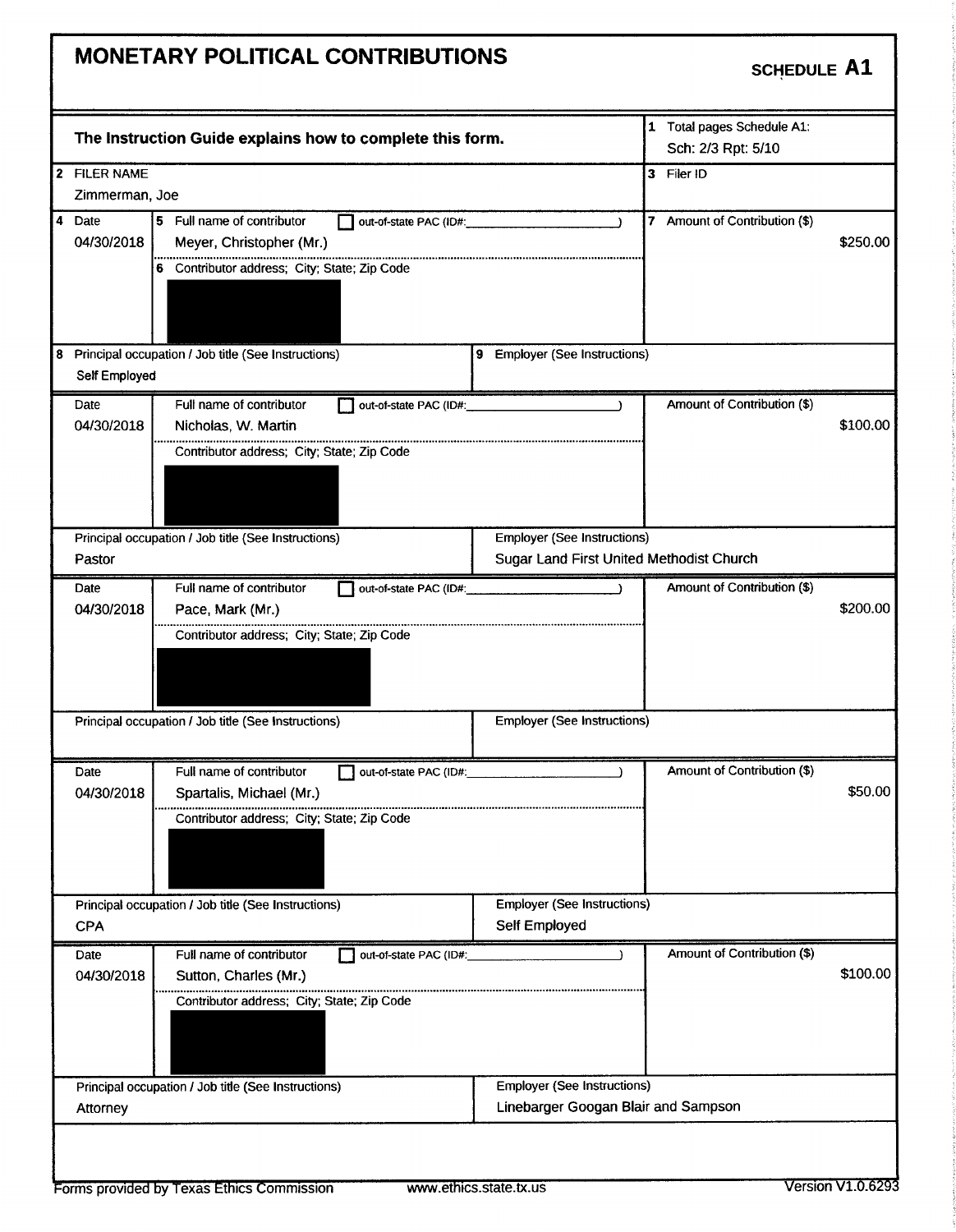| MONETARY POLITICAL CONTRIBUTIONS                                                                                                                 | <b>SCHEDULE A1</b>                                                                 |
|--------------------------------------------------------------------------------------------------------------------------------------------------|------------------------------------------------------------------------------------|
| The Instruction Guide explains how to complete this form.                                                                                        | 1 Total pages Schedule A1:<br>Sch: 3/3 Rpt: 6/10                                   |
| 2 FILER NAME<br>Zimmerman, Joe                                                                                                                   | 3 Filer ID                                                                         |
| 4 Date<br>5 Full name of contributor<br>04/30/2018<br><b>TREPAC</b><br>6 Contributor address; City; State; Zip Code                              | 7 Amount of Contribution (\$)<br>out-of-state PAC (ID#:<br>$\lambda$<br>\$3,000.00 |
| 8 Principal occupation / Job title (See Instructions)                                                                                            | 9 Employer (See Instructions)                                                      |
| Full name of contributor<br>Date<br>out-of-state PAC (ID#:<br>04/30/2018<br>Turner, Llarance (Mr.)<br>Contributor address; City; State; Zip Code | Amount of Contribution (\$)<br>\$500.00                                            |
| Principal occupation / Job title (See Instructions)<br>Engineer                                                                                  | <b>Employer (See Instructions)</b><br>Kelly Kaluza@Associates.Inc.                 |
|                                                                                                                                                  |                                                                                    |

 $\sim$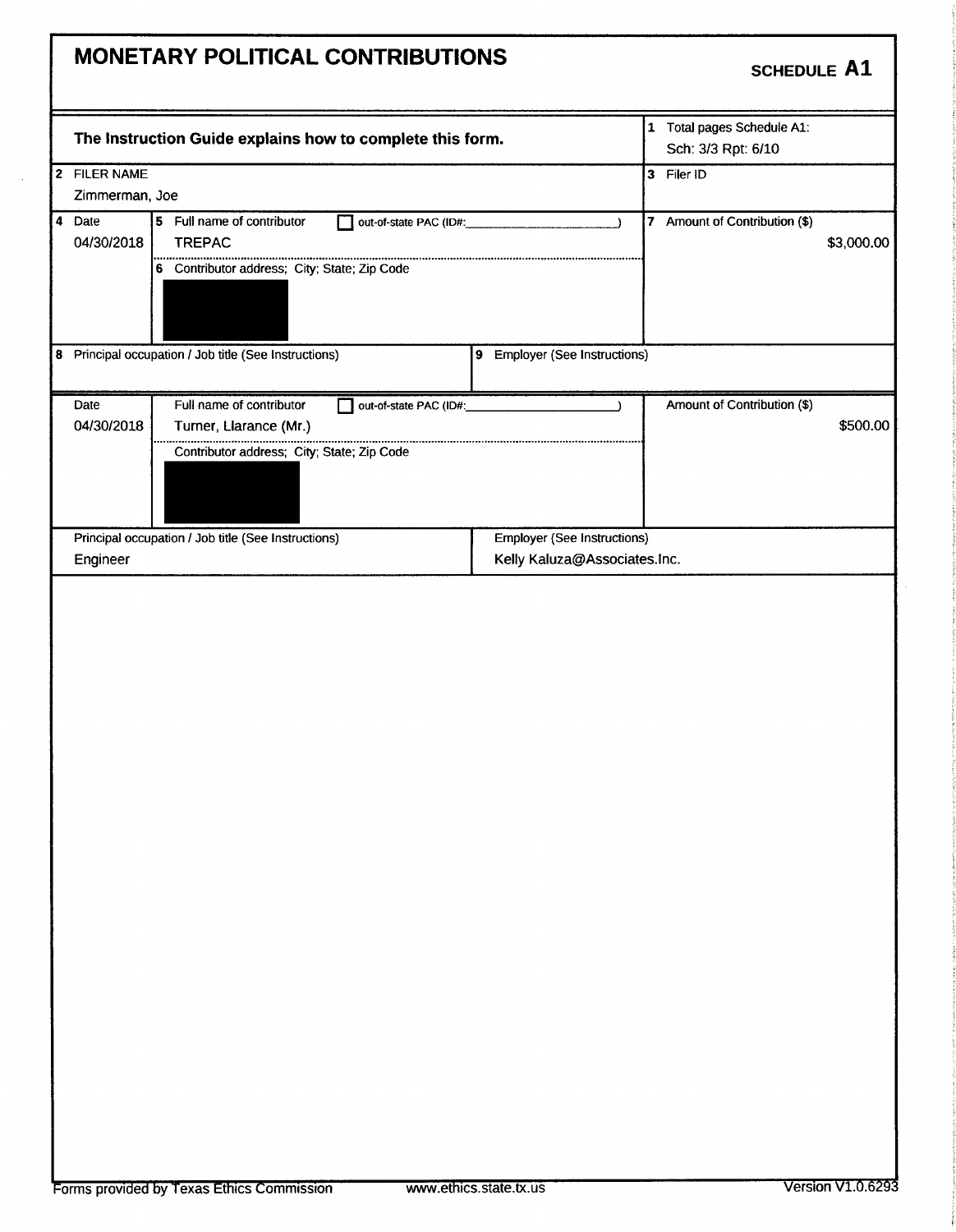|                      | <b>POLITICAL EXPENDITURES FROM POLITICAL</b> |  |
|----------------------|----------------------------------------------|--|
| <b>CONTRIBUTIONS</b> |                                              |  |

| <b>SCHEDULE F1</b> |  |
|--------------------|--|
|                    |  |

|   |                                                                                                                                                                                                 |                                                                                                                                                                              |                                                                                               | <b>EXPENDITURE CATEGORIES FOR BOX 8(a)</b> |                                            |                                                                                                 |                                                                                                                           |                                             |                                                                                                                                                                                           |                                                                                                                                                |
|---|-------------------------------------------------------------------------------------------------------------------------------------------------------------------------------------------------|------------------------------------------------------------------------------------------------------------------------------------------------------------------------------|-----------------------------------------------------------------------------------------------|--------------------------------------------|--------------------------------------------|-------------------------------------------------------------------------------------------------|---------------------------------------------------------------------------------------------------------------------------|---------------------------------------------|-------------------------------------------------------------------------------------------------------------------------------------------------------------------------------------------|------------------------------------------------------------------------------------------------------------------------------------------------|
|   | <b>Advertising Expense</b><br>Accounting/Banking<br><b>Consulting Expense</b><br>Contributions/ Donations Made By -<br>Candidate/Officeholder/Political Committee<br><b>Credit Card Payment</b> | <b>Event Expense</b><br>Fees<br>Food/Beverage Expense<br>Gift/Awards/Memorials Expense<br><b>Legal Services</b><br>The Instruction Guide explains how to complete this form. |                                                                                               |                                            | Polling Expense<br><b>Printing Expense</b> | Loan Repayment/Reimbursement<br>Office Overhead/Rental Expense<br>Salaries/Wages/Contract Labor |                                                                                                                           |                                             | Solicitation/Fundraising Expense<br>Transportation Equipment & Related Expense<br><b>Travel in District</b><br><b>Travel Out of District</b><br>OTHER (enter a category not listed above) |                                                                                                                                                |
|   | 1 Total pages Schedule F1: 2 FILER NAME                                                                                                                                                         |                                                                                                                                                                              |                                                                                               |                                            |                                            |                                                                                                 |                                                                                                                           |                                             |                                                                                                                                                                                           | 3 Filer ID                                                                                                                                     |
|   | Sch: 1/4 Rpt: 7/10                                                                                                                                                                              |                                                                                                                                                                              | Zimmerman, Joe                                                                                |                                            |                                            |                                                                                                 |                                                                                                                           |                                             |                                                                                                                                                                                           |                                                                                                                                                |
|   | 4 Date                                                                                                                                                                                          | 5                                                                                                                                                                            | Payee name                                                                                    |                                            |                                            |                                                                                                 |                                                                                                                           |                                             |                                                                                                                                                                                           |                                                                                                                                                |
|   | 05/15/2018                                                                                                                                                                                      |                                                                                                                                                                              | City of Sugar Land                                                                            |                                            |                                            |                                                                                                 |                                                                                                                           |                                             |                                                                                                                                                                                           |                                                                                                                                                |
| 6 | Amount (\$)<br>\$294.17                                                                                                                                                                         |                                                                                                                                                                              | 7 Payee address;                                                                              | City;                                      |                                            | State; Zip Code                                                                                 |                                                                                                                           |                                             |                                                                                                                                                                                           |                                                                                                                                                |
| 8 | <b>PURPOSE</b><br>ОF                                                                                                                                                                            |                                                                                                                                                                              | (a) Category (See Categories listed at the top of this schedule)                              |                                            |                                            |                                                                                                 |                                                                                                                           | (b) Description                             |                                                                                                                                                                                           |                                                                                                                                                |
|   | <b>EXPENDITURE</b>                                                                                                                                                                              |                                                                                                                                                                              | Food/Beverage Expense                                                                         |                                            |                                            |                                                                                                 |                                                                                                                           |                                             |                                                                                                                                                                                           | Check if travel outside of Texas. Complete Schedule T.                                                                                         |
|   |                                                                                                                                                                                                 |                                                                                                                                                                              |                                                                                               |                                            |                                            |                                                                                                 | Check if Austin, TX, officeholder living expense<br>Dinner for Mayor Turner and Mayor Zimmerman and<br>Staff at City Hall |                                             |                                                                                                                                                                                           |                                                                                                                                                |
| 9 | Complete ONLY if direct<br>expenditure to benefit C/OH                                                                                                                                          |                                                                                                                                                                              | Candidate/Officeholder name                                                                   |                                            |                                            | Office sought                                                                                   |                                                                                                                           |                                             |                                                                                                                                                                                           | Office held                                                                                                                                    |
|   | Date                                                                                                                                                                                            |                                                                                                                                                                              | Payee name                                                                                    |                                            |                                            |                                                                                                 |                                                                                                                           |                                             |                                                                                                                                                                                           |                                                                                                                                                |
|   | 06/25/2018                                                                                                                                                                                      |                                                                                                                                                                              | Harris County Mayor's & councils                                                              |                                            |                                            |                                                                                                 |                                                                                                                           |                                             |                                                                                                                                                                                           |                                                                                                                                                |
|   | Amount (\$)                                                                                                                                                                                     |                                                                                                                                                                              | <b>Payee alliness;</b>                                                                        | City;                                      |                                            | State; Zip Code                                                                                 |                                                                                                                           |                                             |                                                                                                                                                                                           |                                                                                                                                                |
|   | \$40.00                                                                                                                                                                                         |                                                                                                                                                                              |                                                                                               |                                            |                                            |                                                                                                 |                                                                                                                           |                                             |                                                                                                                                                                                           |                                                                                                                                                |
|   | <b>PURPOSE</b><br>ОF<br><b>EXPENDITURE</b>                                                                                                                                                      |                                                                                                                                                                              | (a) Category (See Categories listed at the top of this schedule)<br><b>Event Expense</b>      |                                            |                                            |                                                                                                 |                                                                                                                           | (b) Description<br>Mayor's Councils meeting |                                                                                                                                                                                           | Check if travel outside of Texas. Complete Schedule T.<br>Check if Austin, TX, officeholder living expense                                     |
|   | Complete ONLY if direct<br>expenditure to benefit C/OH                                                                                                                                          |                                                                                                                                                                              | Candidate/Officeholder name                                                                   |                                            |                                            | Office sought                                                                                   |                                                                                                                           |                                             |                                                                                                                                                                                           | Office held                                                                                                                                    |
|   | Date                                                                                                                                                                                            |                                                                                                                                                                              | Payee name                                                                                    |                                            |                                            |                                                                                                 |                                                                                                                           |                                             |                                                                                                                                                                                           |                                                                                                                                                |
|   | 06/17/2018                                                                                                                                                                                      |                                                                                                                                                                              | <b>Icenhower Consulting</b>                                                                   |                                            |                                            |                                                                                                 |                                                                                                                           |                                             |                                                                                                                                                                                           |                                                                                                                                                |
|   | Amount (\$)<br>\$1,848.06                                                                                                                                                                       |                                                                                                                                                                              | Payee address;                                                                                | City;                                      |                                            | State; Zip Code                                                                                 |                                                                                                                           |                                             |                                                                                                                                                                                           |                                                                                                                                                |
|   | <b>PURPOSE</b><br><b>OF</b><br><b>EXPENDITURE</b>                                                                                                                                               |                                                                                                                                                                              | (a) Category (See Categories listed at the top of this schedule)<br><b>Consulting Expense</b> |                                            |                                            |                                                                                                 |                                                                                                                           | (b) Description                             |                                                                                                                                                                                           | Check if travel outside of Texas. Complete Schedule T.<br>Check if Austin, TX, officeholder living expense<br>Campaign Consulting and Expenses |
|   | Complete ONLY if direct<br>expenditure to benefit C/OH                                                                                                                                          |                                                                                                                                                                              | Candidate/Officeholder name                                                                   |                                            |                                            | Office sought                                                                                   |                                                                                                                           |                                             |                                                                                                                                                                                           | Office held                                                                                                                                    |
|   |                                                                                                                                                                                                 |                                                                                                                                                                              |                                                                                               |                                            |                                            |                                                                                                 |                                                                                                                           |                                             |                                                                                                                                                                                           |                                                                                                                                                |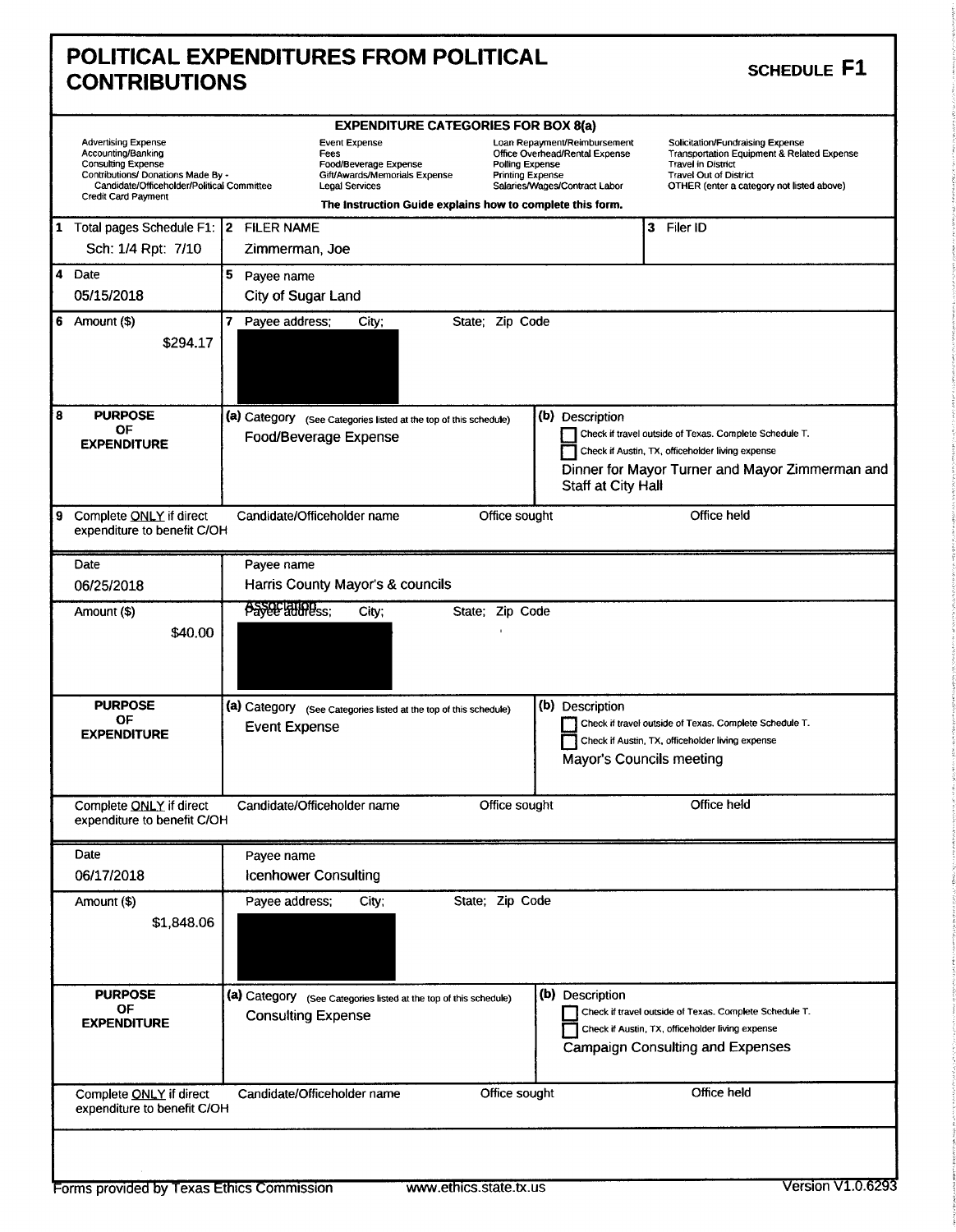|                      | POLITICAL EXPENDITURES FROM POLITICAL |  |
|----------------------|---------------------------------------|--|
| <b>CONTRIBUTIONS</b> |                                       |  |

| <b>SCHEDULE F1</b> |  |
|--------------------|--|
|--------------------|--|

|   | <b>Advertising Expense</b><br>Accounting/Banking<br><b>Consulting Expense</b><br>Contributions/ Donations Made By -<br>Candidate/Officeholder/Political Committee<br><b>Credit Card Payment</b> | <b>EXPENDITURE CATEGORIES FOR BOX 8(a)</b><br><b>Event Expense</b><br>Loan Repayment/Reimbursement<br>Solicitation/Fundraising Expense<br>Office Overhead/Rental Expense<br>Fees<br><b>Transportation Equipment &amp; Related Expense</b><br>Polling Expense<br>Food/Beverage Expense<br><b>Travel in District</b><br>Gift/Awards/Memorials Expense<br><b>Travel Out of District</b><br><b>Printing Expense</b><br>Legal Services<br>Salaries/Wages/Contract Labor<br>OTHER (enter a category not listed above)<br>The Instruction Guide explains how to complete this form. |  |  |  |  |  |
|---|-------------------------------------------------------------------------------------------------------------------------------------------------------------------------------------------------|------------------------------------------------------------------------------------------------------------------------------------------------------------------------------------------------------------------------------------------------------------------------------------------------------------------------------------------------------------------------------------------------------------------------------------------------------------------------------------------------------------------------------------------------------------------------------|--|--|--|--|--|
|   | 1 Total pages Schedule F1: 2 FILER NAME                                                                                                                                                         | 3 Filer ID                                                                                                                                                                                                                                                                                                                                                                                                                                                                                                                                                                   |  |  |  |  |  |
|   | Sch: 2/4 Rpt: 8/10                                                                                                                                                                              | Zimmerman, Joe                                                                                                                                                                                                                                                                                                                                                                                                                                                                                                                                                               |  |  |  |  |  |
|   | 4 Date                                                                                                                                                                                          | 5 Payee name                                                                                                                                                                                                                                                                                                                                                                                                                                                                                                                                                                 |  |  |  |  |  |
|   | 05/05/2018                                                                                                                                                                                      | <b>Icenhower Consulting</b>                                                                                                                                                                                                                                                                                                                                                                                                                                                                                                                                                  |  |  |  |  |  |
|   | $6$ Amount $(\$)$<br>\$2,902.94                                                                                                                                                                 | 7 Payee address;<br>State; Zip Code<br>City;                                                                                                                                                                                                                                                                                                                                                                                                                                                                                                                                 |  |  |  |  |  |
| 8 | <b>PURPOSE</b><br>OF<br><b>EXPENDITURE</b>                                                                                                                                                      | (a) Category (See Categories listed at the top of this schedule)<br>(b) Description<br>Check if travel outside of Texas. Complete Schedule T.<br><b>Consulting Expense</b><br>Check if Austin, TX, officeholder living expense<br><b>Campaign Consulting and Expenses</b>                                                                                                                                                                                                                                                                                                    |  |  |  |  |  |
| 9 | Complete ONLY if direct<br>expenditure to benefit C/OH                                                                                                                                          | Candidate/Officeholder name<br>Office held<br>Office sought                                                                                                                                                                                                                                                                                                                                                                                                                                                                                                                  |  |  |  |  |  |
|   | Date                                                                                                                                                                                            | Payee name                                                                                                                                                                                                                                                                                                                                                                                                                                                                                                                                                                   |  |  |  |  |  |
|   | 06/17/2018                                                                                                                                                                                      | Magana Media                                                                                                                                                                                                                                                                                                                                                                                                                                                                                                                                                                 |  |  |  |  |  |
|   | Amount (\$)<br>\$1,950.00                                                                                                                                                                       | Payee address;<br>State; Zip Code<br>City;                                                                                                                                                                                                                                                                                                                                                                                                                                                                                                                                   |  |  |  |  |  |
|   | <b>PURPOSE</b><br>ΟF<br><b>EXPENDITURE</b>                                                                                                                                                      | (b) Description<br>(a) Category (See Categories listed at the top of this schedule)<br>Check if travel outside of Texas. Complete Schedule T.<br><b>Advertising Expense</b><br>Check if Austin, TX, officeholder living expense<br>Campaign 2018 Marketing and Research                                                                                                                                                                                                                                                                                                      |  |  |  |  |  |
|   | Complete ONLY if direct<br>expenditure to benefit C/OH                                                                                                                                          | Candidate/Officeholder name<br>Office sought<br>Office held                                                                                                                                                                                                                                                                                                                                                                                                                                                                                                                  |  |  |  |  |  |
|   | Date                                                                                                                                                                                            | Payee name                                                                                                                                                                                                                                                                                                                                                                                                                                                                                                                                                                   |  |  |  |  |  |
|   | 05/05/2018                                                                                                                                                                                      | Magana Media                                                                                                                                                                                                                                                                                                                                                                                                                                                                                                                                                                 |  |  |  |  |  |
|   | Amount (\$)<br>\$3,540.00                                                                                                                                                                       | State; Zip Code<br>Payee address:<br>City;                                                                                                                                                                                                                                                                                                                                                                                                                                                                                                                                   |  |  |  |  |  |
|   | <b>PURPOSE</b><br>OF<br><b>EXPENDITURE</b>                                                                                                                                                      | (b) Description<br>(a) Category (See Categories listed at the top of this schedule)<br>Check if travel outside of Texas. Complete Schedule T.<br><b>Advertising Expense</b><br>Check if Austin, TX, officeholder living expense<br>Campaign 2018 marketing and Research                                                                                                                                                                                                                                                                                                      |  |  |  |  |  |
|   | Complete ONLY if direct<br>expenditure to benefit C/OH                                                                                                                                          | Office held<br>Office sought<br>Candidate/Officeholder name                                                                                                                                                                                                                                                                                                                                                                                                                                                                                                                  |  |  |  |  |  |
|   |                                                                                                                                                                                                 |                                                                                                                                                                                                                                                                                                                                                                                                                                                                                                                                                                              |  |  |  |  |  |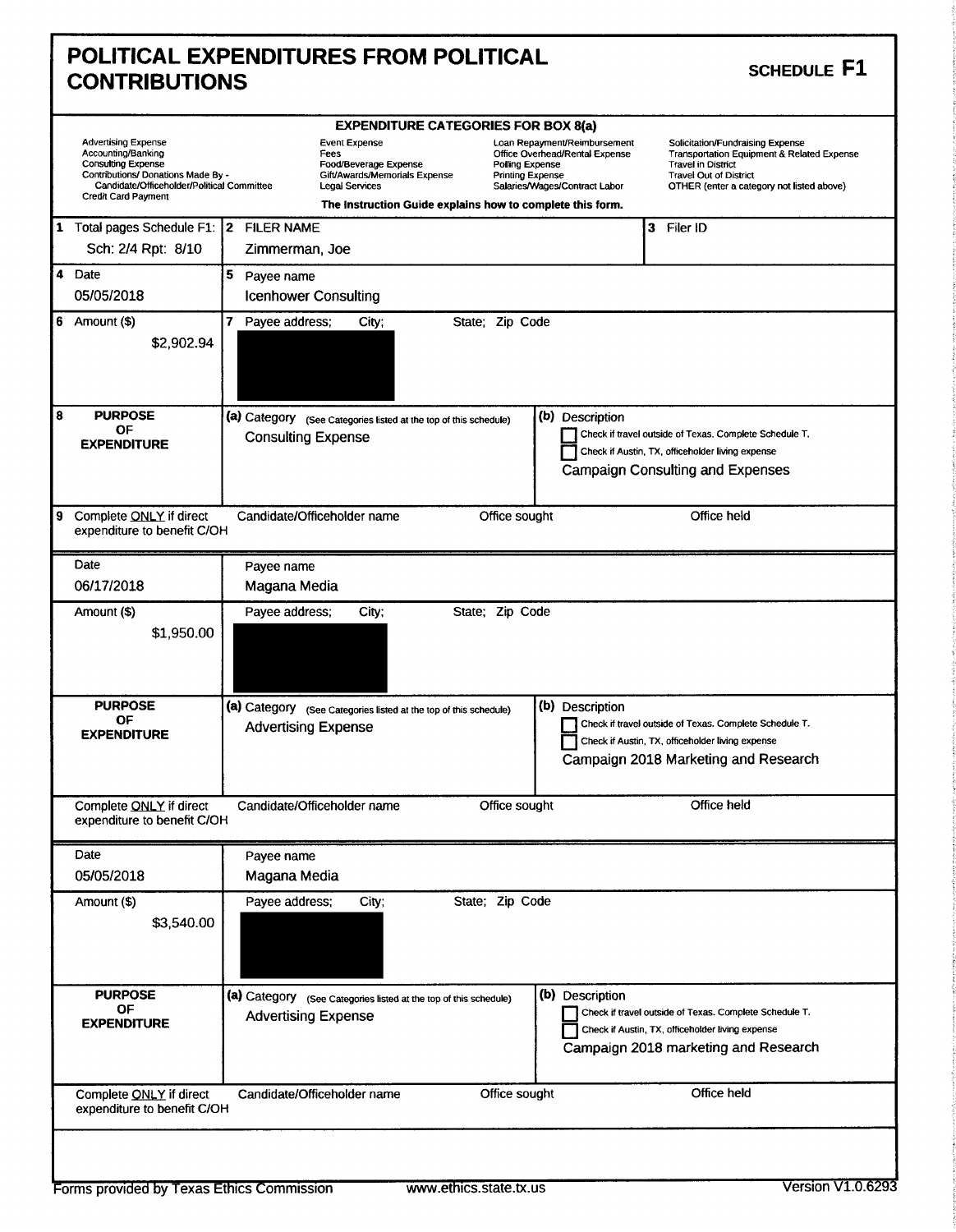|                      | <b>POLITICAL EXPENDITURES FROM POLITICAL</b> |  |
|----------------------|----------------------------------------------|--|
| <b>CONTRIBUTIONS</b> |                                              |  |

|   |                                                                                                                                                                                                 |                      |                             | <b>EXPENDITURE CATEGORIES FOR BOX 8(a)</b>                                                                                                                    |                                            |                                                                                                 |   |                                                                                                                                                                                           |
|---|-------------------------------------------------------------------------------------------------------------------------------------------------------------------------------------------------|----------------------|-----------------------------|---------------------------------------------------------------------------------------------------------------------------------------------------------------|--------------------------------------------|-------------------------------------------------------------------------------------------------|---|-------------------------------------------------------------------------------------------------------------------------------------------------------------------------------------------|
|   | <b>Advertising Expense</b><br>Accounting/Banking<br><b>Consulting Expense</b><br>Contributions/ Donations Made By -<br>Candidate/Officeholder/Political Committee<br><b>Credit Card Payment</b> |                      | Fees                        | <b>Event Expense</b><br>Food/Beverage Expense<br>Gift/Awards/Memorials Expense<br>Legal Services<br>The Instruction Guide explains how to complete this form. | Polling Expense<br><b>Printing Expense</b> | Loan Repayment/Reimbursement<br>Office Overhead/Rental Expense<br>Salaries/Wages/Contract Labor |   | Solicitation/Fundraising Expense<br>Transportation Equipment & Related Expense<br><b>Travel in District</b><br><b>Travel Out of District</b><br>OTHER (enter a category not listed above) |
|   |                                                                                                                                                                                                 |                      |                             |                                                                                                                                                               |                                            |                                                                                                 |   |                                                                                                                                                                                           |
|   | 1 Total pages Schedule F1: 2 FILER NAME<br>Sch: 3/4 Rpt: 9/10                                                                                                                                   |                      | Zimmerman, Joe              |                                                                                                                                                               |                                            |                                                                                                 | 3 | Filer ID                                                                                                                                                                                  |
|   | 4 Date                                                                                                                                                                                          | 5 Payee name         |                             |                                                                                                                                                               |                                            |                                                                                                 |   |                                                                                                                                                                                           |
|   | 05/05/2018                                                                                                                                                                                      |                      | Pamela Printing             |                                                                                                                                                               |                                            |                                                                                                 |   |                                                                                                                                                                                           |
|   | 6 Amount $(\$)$                                                                                                                                                                                 |                      | 7 Payee address;            | City;                                                                                                                                                         | State; Zip Code                            |                                                                                                 |   |                                                                                                                                                                                           |
|   | \$2,541.83                                                                                                                                                                                      |                      |                             |                                                                                                                                                               |                                            |                                                                                                 |   |                                                                                                                                                                                           |
| 8 | <b>PURPOSE</b><br>ОF                                                                                                                                                                            |                      |                             | (a) Category (See Categories listed at the top of this schedule)                                                                                              |                                            | (b) Description                                                                                 |   |                                                                                                                                                                                           |
|   | <b>EXPENDITURE</b>                                                                                                                                                                              |                      | <b>Advertising Expense</b>  |                                                                                                                                                               |                                            |                                                                                                 |   | Check if travel outside of Texas. Complete Schedule T.                                                                                                                                    |
|   |                                                                                                                                                                                                 |                      |                             |                                                                                                                                                               |                                            |                                                                                                 |   | Check if Austin, TX, officeholder living expense<br>Advertising and mailer expense                                                                                                        |
|   |                                                                                                                                                                                                 |                      |                             |                                                                                                                                                               |                                            |                                                                                                 |   |                                                                                                                                                                                           |
|   |                                                                                                                                                                                                 |                      |                             |                                                                                                                                                               |                                            |                                                                                                 |   | Office held                                                                                                                                                                               |
| 9 | Complete ONLY if direct<br>expenditure to benefit C/OH                                                                                                                                          |                      | Candidate/Officeholder name |                                                                                                                                                               | Office sought                              |                                                                                                 |   |                                                                                                                                                                                           |
|   | Date                                                                                                                                                                                            |                      | Payee name                  |                                                                                                                                                               |                                            |                                                                                                 |   |                                                                                                                                                                                           |
|   | 04/28/2018                                                                                                                                                                                      | Paypal               |                             |                                                                                                                                                               |                                            |                                                                                                 |   |                                                                                                                                                                                           |
|   | Amount (\$)                                                                                                                                                                                     |                      | Payee address;              | City;                                                                                                                                                         | State; Zip Code                            |                                                                                                 |   |                                                                                                                                                                                           |
|   | \$7.55                                                                                                                                                                                          |                      |                             |                                                                                                                                                               |                                            |                                                                                                 |   |                                                                                                                                                                                           |
|   | <b>PURPOSE</b><br>OF<br><b>EXPENDITURE</b>                                                                                                                                                      | (a) Category<br>Fees |                             | (See Categories listed at the top of this schedule)                                                                                                           |                                            | (b) Description<br>PayPal Fees                                                                  |   | Check if travel outside of Texas. Complete Schedule T.<br>Check if Austin, TX, officeholder living expense                                                                                |
|   | Complete ONLY if direct<br>expenditure to benefit C/OH                                                                                                                                          |                      | Candidate/Officeholder name |                                                                                                                                                               | Office sought                              |                                                                                                 |   | Office held                                                                                                                                                                               |
|   | Date                                                                                                                                                                                            |                      | Payee name                  |                                                                                                                                                               |                                            |                                                                                                 |   |                                                                                                                                                                                           |
|   | 06/17/2018                                                                                                                                                                                      |                      |                             | Sugar Land Skeeters Baseball Club                                                                                                                             |                                            |                                                                                                 |   |                                                                                                                                                                                           |
|   | Amount (\$)                                                                                                                                                                                     |                      | Payee address;              | City;                                                                                                                                                         | State; Zip Code                            |                                                                                                 |   |                                                                                                                                                                                           |
|   | \$1,130.05                                                                                                                                                                                      |                      |                             |                                                                                                                                                               |                                            |                                                                                                 |   |                                                                                                                                                                                           |
|   | <b>PURPOSE</b><br><b>OF</b><br><b>EXPENDITURE</b>                                                                                                                                               |                      | <b>Event Expense</b>        | (a) Category (See Categories listed at the top of this schedule)                                                                                              |                                            | (b) Description                                                                                 |   | Check if travel outside of Texas. Complete Schedule T.<br>Check if Austin, TX, officeholder living expense<br>Zimmerman Campaign Election Night                                           |
|   | Complete ONLY if direct<br>expenditure to benefit C/OH                                                                                                                                          |                      | Candidate/Officeholder name |                                                                                                                                                               | Office sought                              |                                                                                                 |   | Office held                                                                                                                                                                               |
|   |                                                                                                                                                                                                 |                      |                             |                                                                                                                                                               |                                            |                                                                                                 |   |                                                                                                                                                                                           |